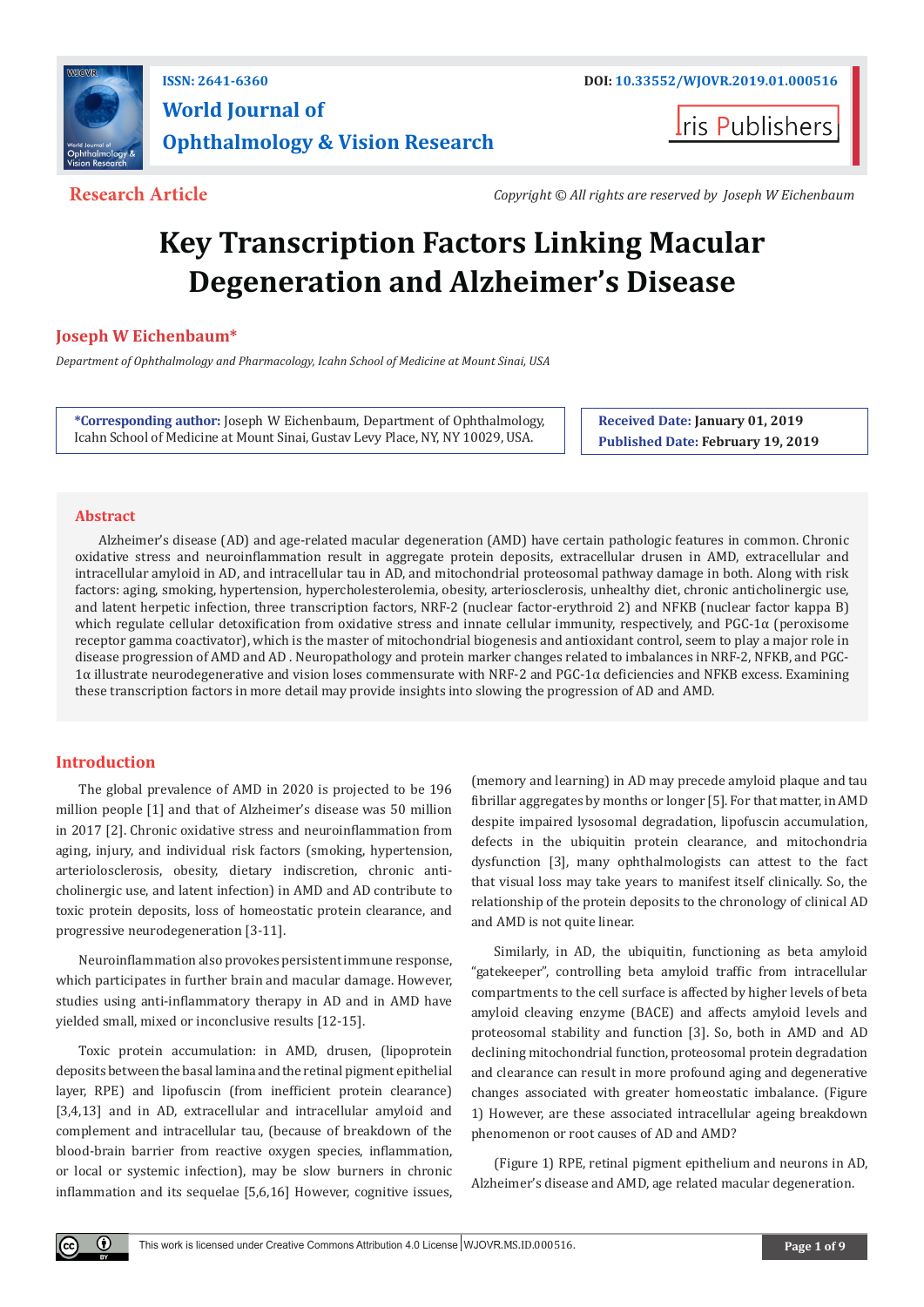

Mitochondria: e-chain, TCA cycle, ATP, Noxa A1 [NADPH], Ucp3, Calcium, Hi/Lo Energy, Respiration, Metabolism, Mito DNA < with age, Ox /Stress/Anti-oxidants, Mito proteins +lipids, Damage, Repair, Mitophagy, Autolysosome, Bcl2 (for Caspace and Apoptosis).



Miscoded, Misfolded, Aggregated proteins, Lipoproteins, lipofuscin, drusen (AMD), complement, Tau, amyloid, (AD) adducts, antibodies, autoantibodies, Autophagy Lysosome Pathway, Autophagosome, Lysosome,



Modifiers: (1) Sirtuins 1,2: up-regulator, down-regulator of acetylation/deacetylation and other epigenetic histone stabilizers; (2) Transcription

Factors: NRF-2, NFKB, and PGC-1a: major protective framework oxidative stress and inflammation.

**Figure 1:** RPE and Neurons in AMD and AD.

Top Blue Sphere: **Mitochonidria: Early Activities in Oxidative Stress and Inflammation**

# Middle Blue Sphere: **Intermediate Activities in Oxidative Stress and inflammation**

# Bottom Blue Sphere: **Key Modifiers of Chronic Oxidative Stress and Inflammation**

Lipofuscin is a highly cross-linked extracellular aggregate of oxidized proteins and lipids from mitochondrial damaged sites, which is not incorporated or degraded by proteasome or lysosomal enzymes but rather itself incorporates transition metals like iron. The iron through the Fenton reaction generates its own free radicals, which induce further retinal mitochondrial dysfunction, malondialdehyde, 4-hydroxynonenal (HNE) and advanced glycation products which enhance RPE aging and photoreceptor degeneration. [3]. In addition, lipofuscin proteins, such as malondialdehyde and HNE, which are markers of oxidative mitochondrial dysfunction, have been shown to provoke auto-immune inflammatory reaction in the retina [3, 17]. AD patients also have striking mitochondrial dysfunction, (increase in mitochondrial DNA levels) and vacuoles with lipofuscin in the neuronal cytoplasm [3,18]. Along similar lines in AD brains, malondialdehyde on electron microscopy formed "cap-like linear deposits" associated with intracellular neuronal lipofuscin [3,19].

 In AD, oxidative stress markers, (lipid peroxidation, nitration, reactive carbonyls, and nucleic acid oxidation products) are

elevated decades prior to amyloid deposition [3,20,21]. Increased isoprostanes (early products of unsaturated fatty acid oxidation) [3,22,23] and, in other studies, iron has been reported in the cortex and cerebellum of preclinical AD/MCI (Alzheimer's disease mild cognitive impairment) patients [3,24,25] in association with mitochondrial dysfunction [25]. As in AMD, patients with AD also seem to develop an early imbalance in iron homeostasis and mitochondrial dysfunction, [3,21-25] preceding advanced neurodegenerative change.

Thus, looking at AD and AMD from the standpoint of cumulative chronologic protein deposits of a toxic nature in the setting of mitochondrial dysfunction and impaired proteosomal clearance, there are striking similarities but as to the onset of cognitive and vision problems, it might be reasonable to view the signatures of three key protective transcription factors, NRF-2, (oxidative stress and inflammation), PGC-1α (drives mitochondrial biogenesis and antioxidant defense), and NFKB, (which controls innate immune response) for more detailed understanding of the chronology, genetics and epigenetic aspects of these diseases and their relationship to functional loss. (Figure 1) There is a recent literature with this approach, which will be the focus of this paper.

# **Materials and Methods**

To gather data on molecular mechanisms of macular degeneration and Alzheimer's disease with respect to: definition, pathology, molecular structures of deposits, proteomics, transcription factor relationships, and homeostatic mechanisms individual and combination search meshes were run in pub med and or Google Scholar with the pertinent terms. In cases where there were differences of interpretation, additional papers were sought to try to reconcile these differences.

## **Results**

# **PGC-1α and NRF-2 loss and AMD**

In RPE cells, the NRF-2/ARE (nuclear factor erythroid 2/ antioxidant response element) regulates oxidative stress by, amongst other things, enabling nuclear antioxidant gene activity and antioxidant proteins [3,26]. Mice models with NRF-2 deficiency are more susceptible to oxidative damage, protein aggregation, and poor regulation of autophagy genes [27, 28].

Genetic ablation of NRF-2 and PGC-1 $\alpha$  in mice has produced RPE (Retinal pigment epithelial) degeneration [4,29,30]. Knock out of both NRF-2 and PGC-1α also revealed profound parametric increases in: (1) ubiquitin, a key player in damaged protein removal, (2) 4-HNE, an important marker of oxidative stress, (3) damaged mitochondria, (higher numbers seen on transmission electron microscopy, TEM), (4) p62, which NRF-2 targets to reduce intracellular oxidative stress and inflammation, (5) autolysosome size (on TEM), which help remove damaged proteins, and (6) number of melanosomes, (RPE degradation products from reduced proteasome activity (as seen on TEM). [4] The insufficient rate of autophagic clearance of damaged proteins along with the higher ratio of dysfunctional mitochondria are significant contributors to AMD. [4,30,31] AMD severity has been correlated to mitochondrial DNA damage [30-32].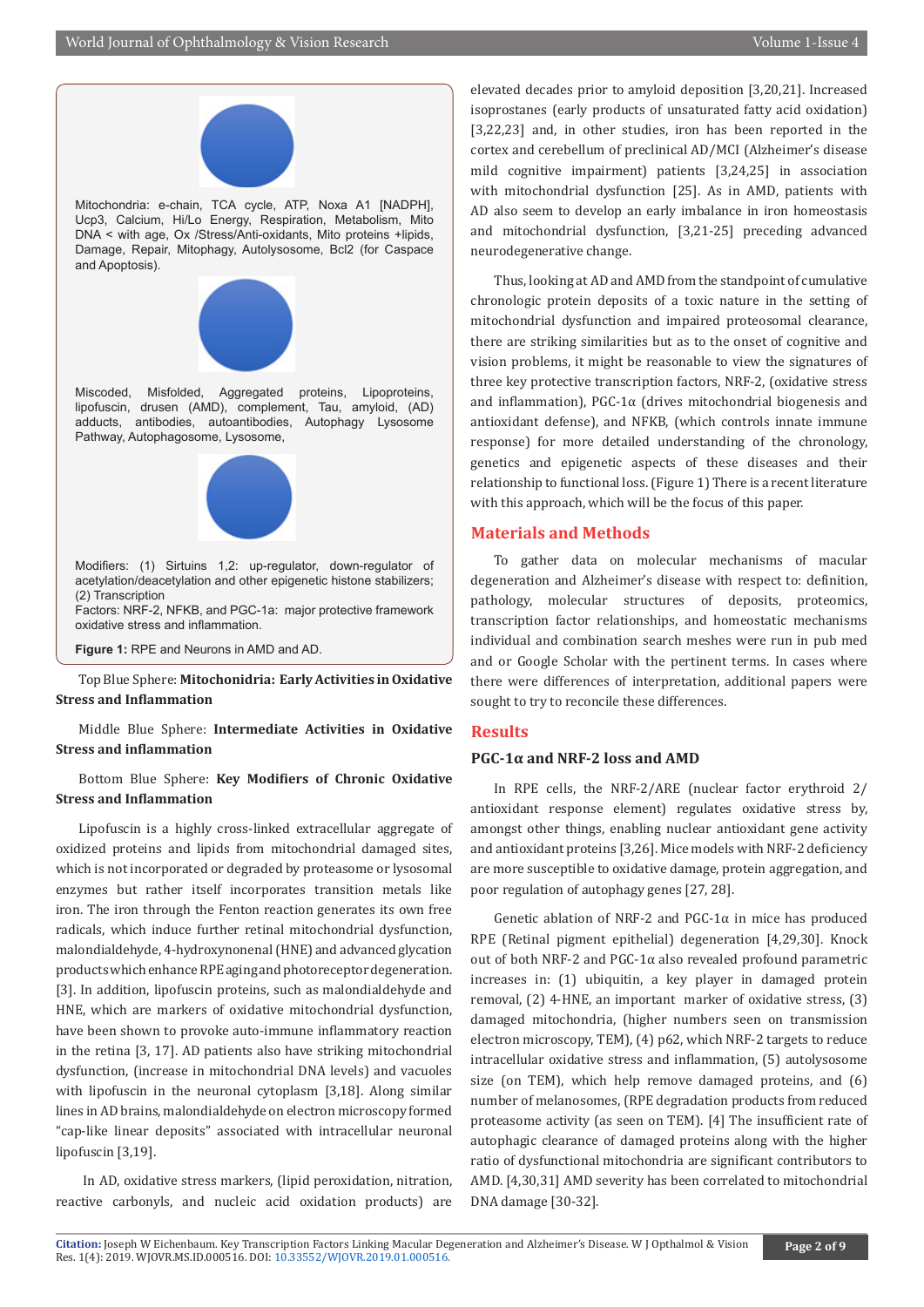The PGC-1 family regulates mitochondrial: biogenesis, respiration, and antioxidant defense [33-35]. Down regulation or loss of PGC-1 $α$  increases mitochondrial damage. Up regulation increases anti-oxidant genes such as SOD 2 [33-35]. The net goal of PGC-1 $\alpha$  is for mitochondrial homeostasis [33,35].

Thus, the Nrf-2/PGC-1 $\alpha$  double knock out mice had additive pathological changes of each transcription factor deficiency mimicking the presentation of AMD. There was: intra- and extracellular deposit accumulation, increased lipofuscin, Bruch's membrane defects, immune cell invasion, damaged mitochondria, impaired autophagy, altered pigmentation, focal photoreceptor degeneration, and ERG b wave amplitude reduction (showing effect on vision) [4].

The role of the PGC-1 $\alpha$  and Nrf-2 knockouts in delineating many of the crucial parameters of AMD does not belie the potential contribution of genome wide [36-39] and population studies [40] (and other mice knockout studies [41] illustrating the role of complement factor H and I and HTRA in attenuating or adding to the evolution of AMD in different settings (Figure 2). With all these genes and yet others, their relationship to age, ethnicity, epigenetics, individual penetrance and protein aggregation patterns is quite enigmatic and still evolving in our understanding of AMD. Diet and exercise and other epigenetic modifiers and CFH genes may have considerable individual sparing effects in the penetrance of AMD.



AD and AMD genes in common CFH (regulates complement) and APOE (regulates lipoprotein binding to target receptors. Transcription Factors: NRF-2, PGC-1α, and NFKB: Core antioxidant, Antinflammatory, and Innate immune responses.

#### **AD, AMD Genome Associations**



AD genes: Strongest Association: APOE 4, Clusterin, (binds amyloid and reduces amyloid fibril formation) Clathrin assembly protein. AMD genes most strongly associated: CFH (402H) protective gene, APOE 2, (risk factor: increases cholesterol in retinal pigment epithelial cells) HTRA (key role in reducing heat shock oxidative stress proteins).

#### **AD, AMD proteins in common**



AD and AMD protein deposits in common: Lipofuscin (mitochondrial-proteosomal defects result in deposits). Amyloid (misfolded protein thought responsible for AD, but also protective against Oxidative stress and infections).

Complement (innate immunity; defense against microorganisms, inflammation, And cell destruction).

**Figure 2:** Genetics and Proteomics of AD and AMD.

#### **NRF-2 loss and AD**

Although the brain expresses low basal levels of NRF-2, even subtle changes in NRF-2 related genes may have large impact on pathophysiological pathways of AD. For example, NRF-2-encoding NFE212 haplotypes influence AD progression [5,42].

Combining NRF-2 deficiency with both amyloidopathy and tauopathy in mice, Rojo et al made a model that would mirror NRF-2 knock out with a combination of both hallmarks of human AD. However, they indicated that it is not clear what the mutual relationship of amyloidopathy and tauopathy is or what the contribution of each is to the idiopathic or sporadic forms of AD [5].

Nonetheless, Rojo et al did observe that the hippocampus of the NRF-2 knockout with amyloidopathy and tauopathy exhibited greater levels of oxidative and pro-inflammatory markers than controls early on (within the first 6 months). They pointed out this might be similar to early cognitive impairment, from early oxidative and inflammatory stress (without amyloid and tau deposition) in human AD [5,43]. In the 6-month NRF-2 knockout mice (above), acquisition and retention memory (unable to retain memory of a swim platform) was impaired even without amyloid or tau pathology deposits [5,44].

In view of the high impact of well-established familial AD genes, (Apoe 4, APP. PS1 and PS2), in the population, NRF-2 deficiency, which may have a small prevalence in younger AD patients, where presumably there are higher levels NRF-2 as compared to the aged, there may be other epigenetic, genetic or homeostatic factors operative in the protective mode. However, in the aged, where NRF-2 declines, the consequences of MCI and early AD are more penetrant [5,45,46].

NRF-2 deficient mouse brain with amyloidopathy and tauopathy replicated gene pathway alterations found in human elderly and AD brains. For example, Gstm1 (detoxification and oxidative stress), Kras (protein signaling), and Wdfy1 (vesicular traffic and autophagy), all regulated by NRF-2 and involved in cell signaling and inflammation, were all down regulated in the NRF-2 knockout mice. They also found Zbtb21/ANF295 upregulated, which has been implicated in Down's syndrome and cognitive deficit. The genes studied were classified in functional clusters of biological processes by GOTERM\_BP\_FAT, which examines the significance of enrichment of functional annotations. The genes were then compared to three cohorts of old human brain and six cohorts of AD brain. All of the NRF-2 knock out mice gene pathways were found altered in human ageing or AD brains, but some of the elderly or AD brain pathways were not found in the knock out mice. This suggests an NRF-2 knock out-group transcriptomic gene participation in the pathological process of AD [5].

NRF-2 knockout brains had lower levels of reduced glutathione and higher levels of carbonylated proteins (adducts of 2,4 dinitrophenylhydrazine, DPNH) and lipid peroxides (malondialdehyde, MDA) than controls, which point to the consequences of less control of chronic oxidative stress in the knockouts [5]. Proinflammatory markers, IL6, COX2, and iNOS were increased in NRF-2 knockouts compared with controls, consistent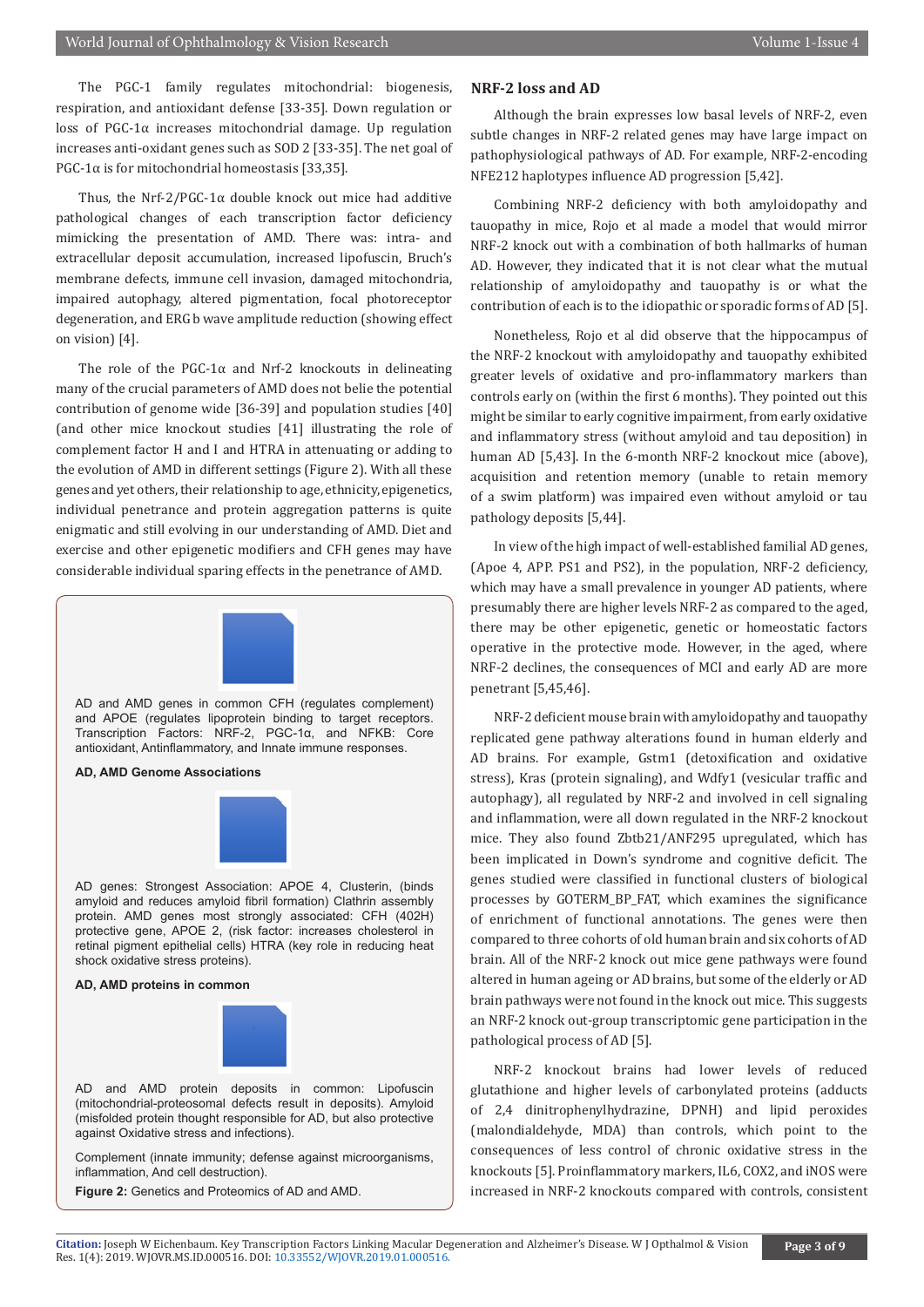with the anti-inflammatory protective effect of NRF-2. Thus, both chronic oxidative and inflammatory stress, as well as aging, appear to be more prominent in absence of NRF-2 [5].

Kaplan-Meier survival rates for NRF-2 knockouts with amyloidopathy and tauopathy showed 50% of the knockouts dying before 12 months, similar in males and females, whereas, controls reached to twenty months [6].

These same knockouts showed increased brainstem glial activation (as evidenced by increased antibody, GFAP and IBA1 staining compared with controls). Thus, NRF-2 deficiency modified immune response [6].

Nine months old NRF-2 knockouts with amyloidopathy and tauopathy mice (of the above noted research) were treated with oral gavage with vehicle or DMF, (dimethyl fumarate, an antioxidative and immunosuppressive) 100mg/kg every other day for six weeks. Five days after the first administration the mice were subjected to double blind motor and novel object recognition tests for memory. This was repeated once every two weeks. mRNA levels of NRF-2 target genes were analyzed by qRT-PCR.

There was a statistically significant: (1) increase in the levels of NRF-2 knock outs with DMF gavage of Ngo1, Osgin1, and Gstm1 (three oxidative stress detoxification genes), (2) reduction of astrocytosis and microgliosis (using GFAP and IBA1 antibodies in hippocampus and brainstem neurons), (3) reduction of protein levels of inflammation (less pro-inflammatory COX2, NOS2), (4) increased motor scores, and (5) increased novel object recognition scores by 2-3 fold, all in DMF gavage treated NRF-2 knockouts amyloidopathy tauopathy mice versus vehicle treated. This would suggest not only the potential role of DMF for NRF-2 activation when it is deficient in AD, but also that brain oxidative and inflammation stress, which correlates to motor, memory and immune consequences might be attenuated from full expression over time in AD with the use of pro-NRF-2 stimuli such as DMF [6].

# **PGC-1α, Mitochondrial Biogenesis and AD**

PGC-1 $\alpha$ , which is found in tissues with high-energy demand [47,48], such as muscle and brain, exhibits decreased expression in the brains of AD patients [49,50]. PGC-1α forms a heteromeric complex with NRF-2 and other transcription factors [51] in response to environmental stress, temperature, and nutritional status, (including insulin resistance) and could displace repressor proteins such as histone de-acetylase [52] and induce gene activation for reactive oxygen species detoxification, such as superoxide dismutase 1 and 2, catalase and glutathione peroxidase [53] PGC-1 $\alpha$  also modulates the expression of uncouple protein 2 and uncouple 3 (See Figure 1, Ucp3, under mitochondria) which are primers of reactive oxygen species formation [54,55]. Similarly, PGC-1 $\alpha$  controls sirtuin 1 and sirtuin 3 which reduce reactive oxygen species formation [56-58].

 Neurodegeneration and synaptic degradation in AD are strongly tied to impaired mitochondrial biogenesis [59]. Mitochondrial impairment is central to the progression of AD and neuronal apoptosis, [60,61] both from the standpoint of loss of energy metabolism and excess free radical formation and damage [62-66]. Several human and animal studies have correlated mitochondrial dysfunction and memory difficulties [67,68] In the aged brain, PGC-1α regulates the expression of sirtuin 3, which is an important factor in the process of aging. Patients with neurodegenerative diseases harbor low levels of  $PGC-1\alpha$ , which leads to greater oxidative stress and mitochondrial dysfunction [69,70]. PGC-1α knockouts mice showed reduction of mitochondrial gene expression and neuronal dysfunction and others have shown that the presence of PGC-1α could improve mitochondrial dysfunction and cognitive function [71,72].

Thus, because of its manifold anti-oxidant, homeostatic metabolic, mitochondrial biogenesis roles as well as its co-opted protective gene activation roles,  $PGC-1\alpha$  may play a significant role in the understanding of AD (Figure 2).

# **ω-3 Fatty Acids , NFKB and AMD**

There are several studies [73-75] illustrating the protective role of long chain ω-3 fatty acids against oxidative stress and inflammation in the development of AMD.  $\omega$ -3 fatty acids are comprised of linoleic acid, docosahexaenoic acid (DHA), and eicosapentaneoic acid (EPA). Linoleic acid (a short chain ω-3 fatty acid), found in e.g. flaxseed oil, is a dietary precursor to DHA and EPA and can be converted by humans to some extent to DHA, a long chain ω-3 fatty acid [73]. Otherwise fish intake provides DHA.

Higher levels of DHA are present in the retinal photoreceptor outer segments than any other tissue [76]. DHA is a central regulator of retinal membrane, visual cycle [77] transport and a precursor to the synthesis of other active molecules [78]. EPA regulates lipoprotein metabolism and suppresses inflammatory compounds that can damage Bruch's membrane and lead to choroidal neovascularization [79].

Resolvens and protectans are biosynthesized from ω-3 fatty acids EPA and DHA via cyclogenase-2 and are thought to be potent long acting anti-oxidative and anti-inflammatory molecules [80]. Neuroprotectin D, from the protectin D family has anti-apoptotic effects on oxidatively stressed retinal pigment epithelial cells [81]. NFKB protein, one of the cell's master responders to oxidative stress and immune defense [82] is retained in the cytoplasm in an inactive state, bound to inhibitory proteins  $IKBα$ ,  $IKBβ$ ,  $IKBY$   $IKBε$ and Bcl3, also known as IKB. After oxidative stress, IKB kinase (IKK) is activated, which phosphorylates IKB proteins rendering them responsive to the ubiquitin system for protein degradation [83]. More important, however, the NFKB is moved to the nucleus where it forms activation complexes to promote various target genes which regulate acute and chronic inflammation, such as TNFα , IL-1, IL-2, IL-6, IL-8, IFNϒ, inducible NO synthase, adhesion molecules, cyclogenase-2 and CRP (c reactive protein, produced in the liver and elevated in the blood in response to acute inflammation) [82,83].

The  $\omega$ -3 fatty acids can block key receptors, such as Toll 4, TNF, and prevent IKB kinase phosphorylation and attenuate exuberant NFKB transcription factor anti-inflammatory activity in RPE cells, (oxidative stress, protein misfolding and aggregation, mitochondrial/proteosomal overload, drusen, lipofuscin and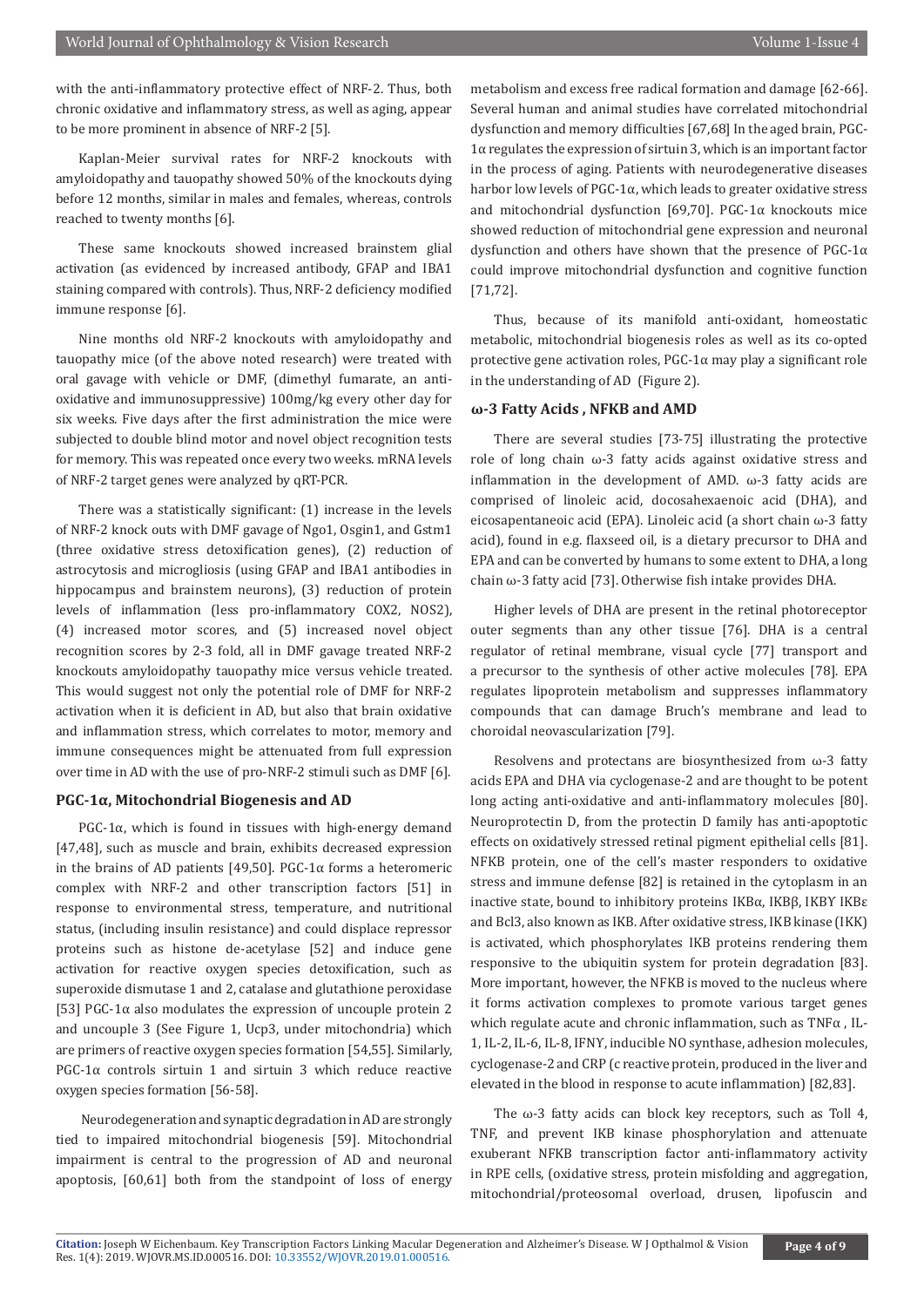RPE/photoreceptor apoptosis) which lead to an aging macula and macular degeneration [73,84]. Thus, ω-3 fatty acids can act as a brake on the excesses of NFKB response to oxidative stress, inflammation, aging and dry AMD.

# **NVKB and AD**

The recent failure of another anti-amyloid treatment in large phase III trials for AD has suggested that alternate hypothesis for neuro-protection are necessary [85]. Beta amyloid production as an antimicrobial peptide, following exposure to neurotoxic fungi, in cell lines, nematode and rodent models [86] may be a byproduct of latter pathway immune dysregulation rather than the disease process itself. Several genes involved in innate immunity and associated with an increase in AD speak to this counter point through NFKB [87] For example, late AD onset gene TREM2, which is required for microglial amyloid clearance, is suppressed in the hippocampus by NFKB [88]. CD33, which inhibits microglial beta amyloid uptake and clearance, activates NFKB in myeloid cells [89]. CR1, whose interaction with amyloid is uncertain, is activated by microglia and is associated with increased NFKB [90]. So NFKB levels or gene/protein pathways, (in addition to or in conjunction with those of amyloid may represent a more complete method for understanding AD) and as illustrated above, may vary according to microglial, beta amyloid, and protein clearance needs, but may also be under other alternate varied gene control for anti-inflammatory/ oxidative stress activities (Figures 1& 2).

Thus, NFKB is the intra-cellular trigger sensitive point for manifold activators from aging, to oxidative stress, to bacterial lipopolysaccharides, to ionizing radiation, to growth factors, to glutamate, etc. which converge on IKK kinase and result in innate immune response. The NFKB entourage sets the stage for a variety of new pathways of exploration of AD [91].

 In humans, overexpression of amyloid precursor protein APP is associated with late onset AD and increases the likelihood of early AD in Down's syndrome. Beta secretase, BACE 1, cleaves APP into amyloid monomers that go on to form oligomers and plaque in neurons and vessels. BACE 1 and NFKB are increased in brains with AD, and NFKB directly increases BACE and APP gene activity [92,93].

Apoe 4 gene, which codes for cholesterol transporting protein, and is the single largest gene risk factor for AD, acts as a transcription factor for regulating NFKB expression [94]. Curiously, in early AD, the somatosensory cortex may show upregulation of NFKB, but there is reduction of NFKB in areas of more mature plaque [95,96]. So, there is a variable dynamic in NFKB expression not only relative to the presence of pathology, but also related to the time of onset and the evolution of the AD changes.

In rats, NFKB expression increases in normal aging, leading to production of neurodegenerative pro-inflammatory COX-2 and iNOS enzymes [97]. However, using anti-inflammatory Lactobacillus pentosus, plantarum C29, suppresses NFKB and restores brain derived neurotrophic factor levels and memory [98]. In rats exposed to neurotoxin, NFKB induced pro-apoptotic increases in TNF and iNOS in the hippocampus [99].

 In mice, inactivating anti-aging Sirtuin genes results in chronic NFKB over expression, which significantly reduces the lifespan [100] Age related NFKB activation leads (through the chronic inflammation in microglial cells) to among other responses, epigenetic suppression of GnRH genes (gonadotropin releasing genes) in the hypothalamus [101] So NFkB with its manifold activities from amyloid production and plaque formation to glial activation, and aging seems to be vital to neurological rebalancing against the challenges of chronic oxidative stress, inflammation and protein aggregation in the development of AD.

# **Cross Talk between NRF2 and NFKB**

Frequent changes in the levels of oxidative stress and inflammatory response necessitate an ongoing dynamic in two key cellular transcription factors NRF-2 and NFKB. Pharmacological and genetic inquiries suggest that there is a purposeful cross talk between these transcription factors leading to positive and negative effects on target gene expression. The absence of NRF2 can raise NFKB activity leading to increased cytokine production, astrogliosis, demyelination, and neuronal cell death [102-104]. Aside from its regulatory role in NRF-2-ARE pathway (nuclear active response element), Keap1 can negatively regulate IKKβ, (an essential NFKB precursor) by blocking HSP90 (heat shock protein 90) binding to IKKβ and retain lower NFKB levels of activity [105].

Both NRF-2 and NFKB are also connected through β-TrCP, a component of the E3 ligase complex (responsible for clearance of toxic proteins to proteasomes). β-TrCP controls nuclear levels of NRF-2 [106,107] The same kinase that marks NRF-2 for β-TrCP binding, GSK3β, is also involved in NFKB DNA binding [108,109]. In addition, since β-TrCP regulates NFKB response to cytokines as well as inhibition of NRF2 transcription, it can have an up-regulation effect on NFKB and a down regulation effect on NRF-2 [110].

P62, another NRF-2 target gene, modulates intracellular anti-inflammatory and anti-oxidant activities. P62, acting as protein scaffolding, can increase NRF-2 activity by mediating autophagosomal breakdown of Keap1, the key NRF-2 regulator [111] However p62 also has the ability to activate TNF $\alpha$ , which is a key enabler of NFKB [112]. There are also other interactions of NRF-2 and NFKB [113]. Thus, the cross talk can result in the activity of both NFKB and NRF-2 or limit the activity of one in favor of the other.

# **Discussion**

The development and use of NRF-2 and PGC-1α mouse knockouts to study AMD [4] and NRF-2 with amyloid and tau pathology knockouts to examine AD [5, 6], provide powerful tools in our understanding of NRF-2 and  $PGC-1\alpha$  in neurodegenerative disease. In addition to investigating protein aggregation, autophagy, proteosomal clearance, mitochondrial dysfunction, immune reaction and genomic markers after oxidative stress and chronic inflammation, the knockouts were also monitored for vision (ERG in the AMD study [4]) and motor and memory [5,6] in the AD study. Similarities of the mouse knockout studies to each other as well as to their respective comparisons to human AMD and AD are intriguing.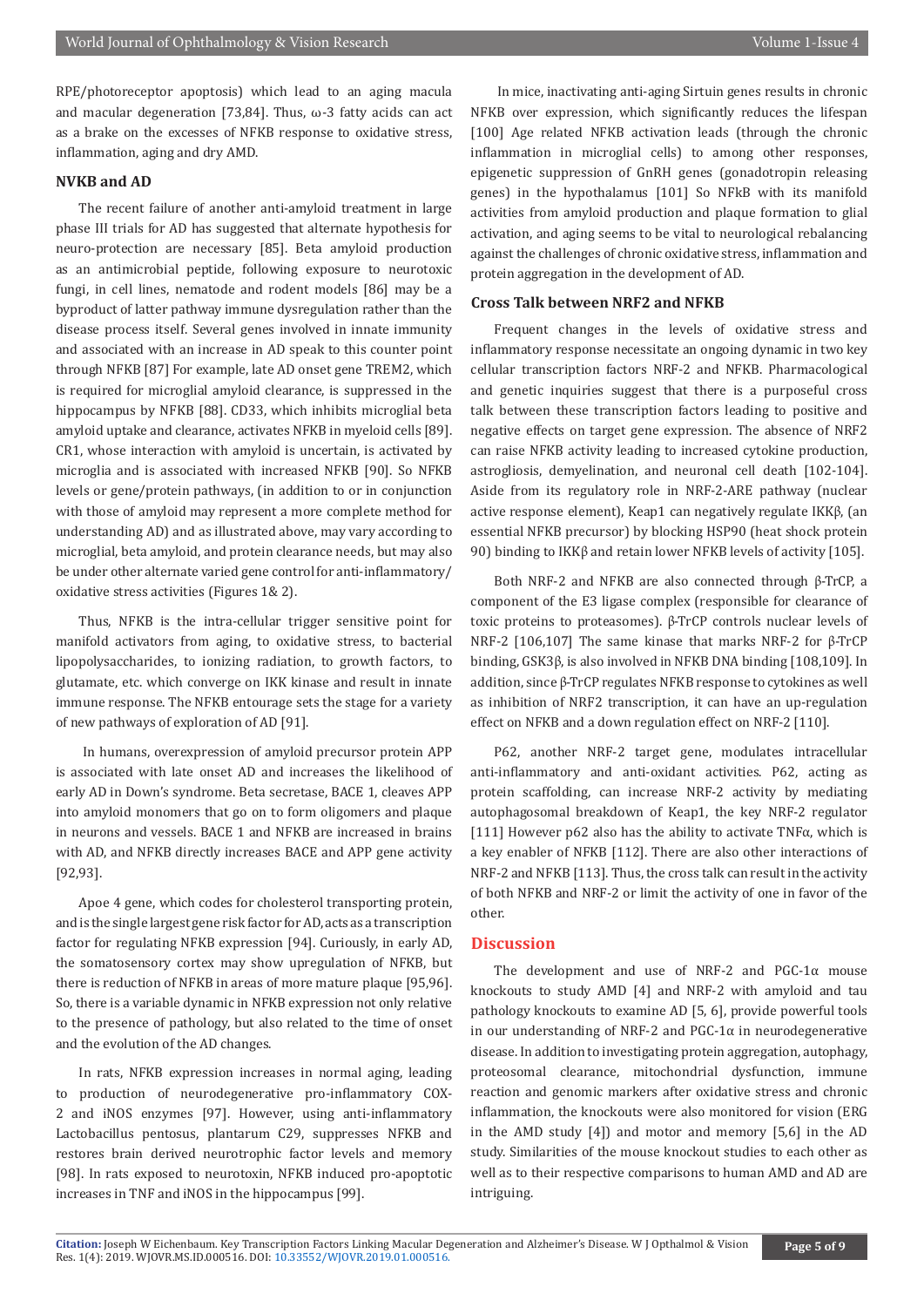The highest increase in protein aggregation and oxidative stress markers in the AMD NRF-2/ PGC-1 $\alpha$  knock out study [4] was with the combination of NRF-2 and PGC-1α gene knockouts. In the AD knock out studies [5,6] NRF-2 itself (with tauopathy and amyloidopathy) yielded significant gliosis, motor, cognitive and neuroinflammatory changes. Also, in line with other animal models, memory and learning were severely impaired as early as 6 months, preceding the appearance of amyloid and tau deposits. NRF2 deficiency in mice was quite similar to transcriptomic features found in human AD brains [6,114]

The protective role of DMF in the NRF-2 deficient mice in reducing oxidative stress and inflammatory gene activity, astrocytosis and gliosis levels, and enhancing motor and memory scores was remarkable [6]. However, in other studies with DMF, the DMF mechanism of action has been attributable to: (1) alternate pathways independent of NRF-2 [115], (i.e.: interferon ϒ reduction, IL-17 producing CD4(+) cells and induction of anti-inflammatory M2 monocytes), (2) decreased synthesis of pro-inflammatory iNOS, TNFα, IL-1β and IL-6 and activation of microglia and astrocytes [116] and (3) dimethyl fumarate causes short-lived oxidative stress, which leads to increased levels and nuclear localization of NRF-2 and a subsequent increase in glutathione synthesis and its recycling in neuronal cells [117] Future investigation examining the effects of DMF as an anti-inflammatory agent in the NRF-2 and deficient NRF-2 setting is indicated.

SIRT1 is a quiet information regulator and the mammalian homolog of the nicotinamide adenine dinucleotide, NAD deacetylase. In addition to histones for epigenetic alterations in gene expression, SIRT1 targets include transcription factors such as NFKB and PGC-1α. In vitro and in vivo studies had revealed the beneficial role of SIRT1 in regulating neural progenitors, axon elongation, dendritic branching, synaptic plasticity and endocrine function. SIRT1 has been implicated in neuroprotection in AD and traumatic brain injury [118].

Although the role of NRF-2, PGC-1 $\alpha$ , and NFKB has been discussed here in trying to understand a more broad genomic reach of transcription factors in AMD and AD, how gene activity evidenced through genome wide association or population studies, such as complement factor H or APOE, and even epigenetic modifiers and Sirtuins tie in with transcription factors is as yet to be elicited. It is possible that an individual's transcription factors act as a metabolic/energy framework to protect the individual through the oxidative and inflammatory challenges, (smoking, dietary, exercise, sleep, infection, and adverse inherited genes) and provide some measure of a dynamic re-balancing to sustain the organism.

### **Conclusion**

Because of their over-arching presence in the landscape of the neuro-protective/neurotoxic terrain in AMD and AD, the transcription factors NRF-2, PGC1α, and NFKB represent an alternate approach to understanding these diseases. Whether the new ideas on management derive from re-tooling anti-oxidative stress players, (e.g. up-regulating NRF-2 and/or PGC-1α or their more relevant target genes) in AMD or resetting the proinflammatory and immune consequences of NFKB and e.g. TNF

in early AD, more in depth research of the transcription factors activity in each disease will provide greater understanding of the complex details necessary for alternate therapeutic strategies.

#### **Acknowledgement**

I would like to thank Dr. Martin J. Walsh, Professor Pharmacological Sciences, Pediatrics, Genetics and Genomic Sciences and Dr. Ming Ming Zhou, Professor and Chair Pharmacological Sciences and Co-director Experimental Therapeutics Institute: Mount Sinai School of Medicine for their many hours of enlightening conversations and strategic input on genomics and epigenetic mechanisms over the last decade.

# **Conflicts of Interest**

No conflicts of interest.

#### **References**

- 1. [Wong WL, Su X, Li X, Cheung CM, Klein R et al. \(2014\) Global Prevalence](https://www.ncbi.nlm.nih.gov/pubmed/25104651) [of age-related macular degeneration and disease burden projection](https://www.ncbi.nlm.nih.gov/pubmed/25104651) [for 2020 and 2040: a systematic review and meta-analysis. The Lancet](https://www.ncbi.nlm.nih.gov/pubmed/25104651) [Global Health 2\(2\): e106-e116.](https://www.ncbi.nlm.nih.gov/pubmed/25104651)
- 2. [Dementia Statistics Alzheimer's disease International. World Report](https://www.alz.co.uk/research/statistics) [2015.](https://www.alz.co.uk/research/statistics)
- 3. [Kaarniranta K, Salminen A, Haapasalo A, Soininen H, Hiltunen M \(2011\)](https://www.ncbi.nlm.nih.gov/pubmed/21297256) [Age related macular degeneration: Alzheimer's disease of the eye.](https://www.ncbi.nlm.nih.gov/pubmed/21297256) [Journal of Alzheimer's Disease 24\(4\): 615-631.](https://www.ncbi.nlm.nih.gov/pubmed/21297256)
- 4. [Felszeghy S, Viiri J, Paterno JJ, Juha MT Hyttinen, Ali Koskela et al. \(2019\)](https://www.ncbi.nlm.nih.gov/pmc/articles/PMC6156745/) Loss of NRF-2 and PGC-1 $\alpha$  genes leads to retinal pigment epithelium [damage resembling dry age-related macular degeneration. Redox](https://www.ncbi.nlm.nih.gov/pmc/articles/PMC6156745/) [Biology 20: 1-12.](https://www.ncbi.nlm.nih.gov/pmc/articles/PMC6156745/)
- 5. [Rojo AI, Pajares M, Rada P Nuñez A, Nevado Holgado AJ et al. \(2017\)](https://www.ncbi.nlm.nih.gov/pubmed/28704727) [NRF2 deficiency replicates transcriptomic changes in Alzheimer's](https://www.ncbi.nlm.nih.gov/pubmed/28704727) [patients and worsens APP and TAU pathology. Redox Biology 13: 444-](https://www.ncbi.nlm.nih.gov/pubmed/28704727) [451.](https://www.ncbi.nlm.nih.gov/pubmed/28704727)
- 6. [Rojo AI, Pajares M, Garcia Yague AJ Buendia I, Van Leuven F et al. \(2018\)](https://www.ncbi.nlm.nih.gov/pubmed/30029164) [Deficiency in the transcription factor NRF2 worsens inflammatory](https://www.ncbi.nlm.nih.gov/pubmed/30029164) [parameters in a mouse model with combined tauopathy and](https://www.ncbi.nlm.nih.gov/pubmed/30029164) [amyloidopathy. Redox Biology 18: 173-180.](https://www.ncbi.nlm.nih.gov/pubmed/30029164)
- 7. [Aldebert G, Fallie JL, Hillaire Buys D Mura T, Carrière Iet al. \(2018\)](https://www.ncbi.nlm.nih.gov/pubmed/29800005) [Association of anticholinergic drug use with risk for late age -related](https://www.ncbi.nlm.nih.gov/pubmed/29800005) [macular degeneration. JAMA Ophthalmology 136\(7\): 770-778.](https://www.ncbi.nlm.nih.gov/pubmed/29800005)
- 8. [Fierz W \(2017\) Age related macular degeneration: a connection between](https://www.ncbi.nlm.nih.gov/pubmed/29093709) [human herpes virus 6A induced CD46 downregulation and complement](https://www.ncbi.nlm.nih.gov/pubmed/29093709) [activation? Front Immunol 8: 1314.](https://www.ncbi.nlm.nih.gov/pubmed/29093709)
- 9. [Readhead B, Haure Mirande JV, Funk CC, Richards MA et al. \(2018\)](https://www.ncbi.nlm.nih.gov/pubmed/29937276) [Multiscale analysis of Independent Alzheimer's cohorts finds disruption](https://www.ncbi.nlm.nih.gov/pubmed/29937276) [of molecular, genetic and clinical networks by human herpes virus.](https://www.ncbi.nlm.nih.gov/pubmed/29937276) [Neuron 99\(1\): 64-82.](https://www.ncbi.nlm.nih.gov/pubmed/29937276)
- 10. [Kalayoglu MV, Galvan C, Mahdi OS, Byrne GI, Mansour S et al. \(2003\)](https://www.ncbi.nlm.nih.gov/pubmed/12695244) [Serological association between Chlamydia pneumonia infection and](https://www.ncbi.nlm.nih.gov/pubmed/12695244) [age-related macular degeneration. Archives of Ophthalmology 121\(4\):](https://www.ncbi.nlm.nih.gov/pubmed/12695244) [478-482.](https://www.ncbi.nlm.nih.gov/pubmed/12695244)
- 11. [Miller DM, Espinosa Heidmann J, Legra, Dubovy SR, Sũner IJ et al. \(2004\)](https://www.ncbi.nlm.nih.gov/pubmed/15364212) [The association of prior cytomegalovirus infection with age related](https://www.ncbi.nlm.nih.gov/pubmed/15364212) [macular degeneration. American J of Ophthalmology 138\(3\): 323-328.](https://www.ncbi.nlm.nih.gov/pubmed/15364212)
- 12. [Li S, Hu A, Wang W, Ding X1, Lu L \(2017\) Combinatorial treatment with](https://www.ncbi.nlm.nih.gov/pubmed/28985220) [topical NSAID and anti-VEGF for age related macular degeneration, a](https://www.ncbi.nlm.nih.gov/pubmed/28985220) [meta-analysis. Plos one 12\(10\): e0184998.](https://www.ncbi.nlm.nih.gov/pubmed/28985220)
- 13. [Ambati J, Fowler B \(2012\) Mechanisms of age- related macular](https://www.ncbi.nlm.nih.gov/pubmed/22794258) [degeneration. Neuron 75\(1\): 26-39.](https://www.ncbi.nlm.nih.gov/pubmed/22794258)
- 14. [De Craen AJ, Gussekloo J, Vrijsen B, Westendorp RG \(2005\) Meta-analysis](https://www.ncbi.nlm.nih.gov/pubmed/15632261) [of non-steroidal anti-inflammatory drug use and risk of dementia. Am J](https://www.ncbi.nlm.nih.gov/pubmed/15632261) [Epidemiology 161\(2\): 114-120.](https://www.ncbi.nlm.nih.gov/pubmed/15632261)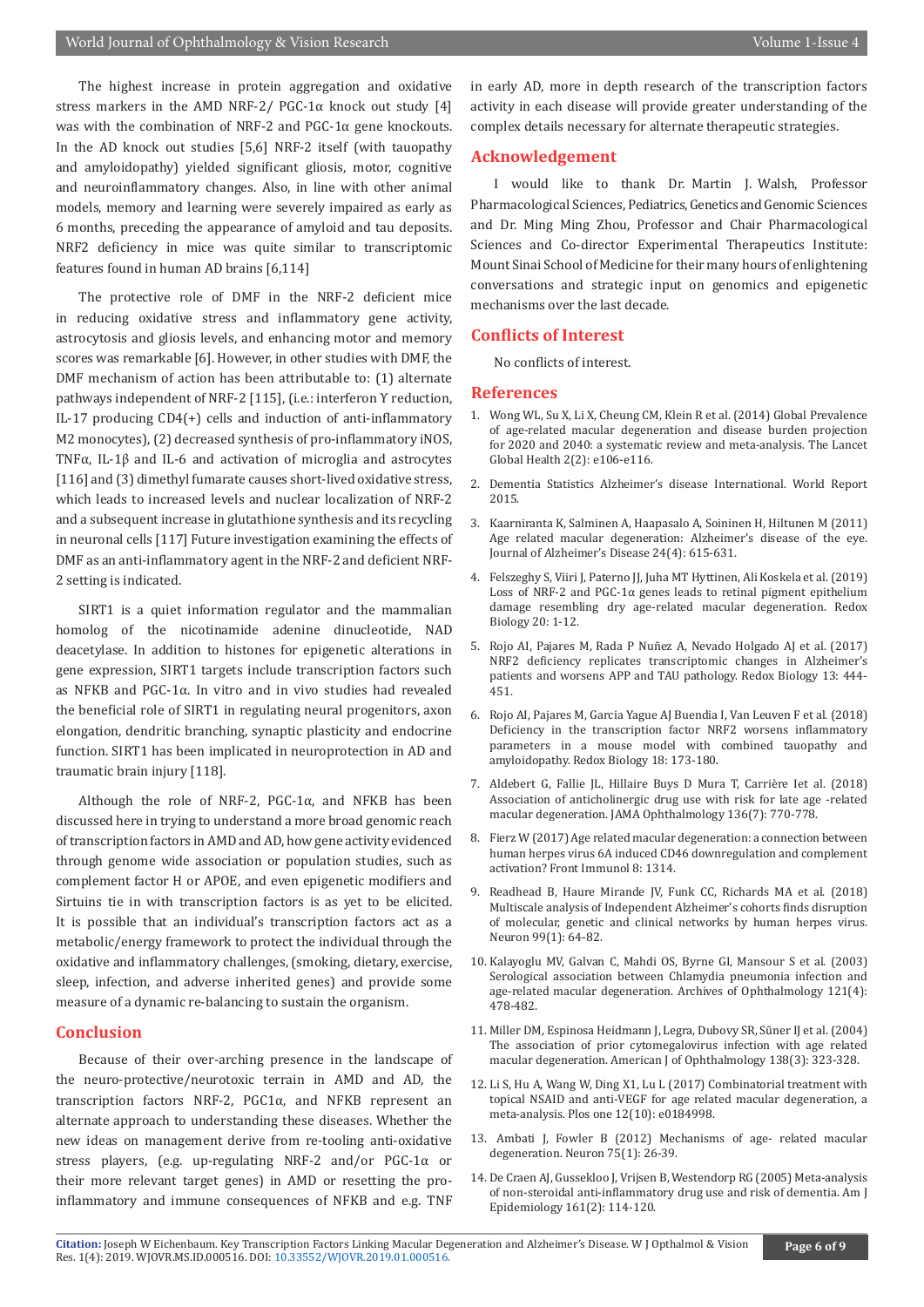- 15. [Int Veld BA, Ruitenberg A, Hofman A Launer LJ, Van Duijn CM et al. \(2001\)](https://www.ncbi.nlm.nih.gov/pubmed/11794217)  [Non-steroidal anti-inflammatory drugs and the risk of Alzheimer's](https://www.ncbi.nlm.nih.gov/pubmed/11794217)  [disease. NEJM 345\(21\): 1515-1521.](https://www.ncbi.nlm.nih.gov/pubmed/11794217)
- 16. [Morgan PB \(2018\) Complement in the pathogenesis of Alzheimer's](https://www.ncbi.nlm.nih.gov/pubmed/29134267)  [disease. Semin Immunopath 40: 113-124.](https://www.ncbi.nlm.nih.gov/pubmed/29134267)
- 17. [Gu X, Meer SG, Miyagi M Rayborn ME, Hollyfield JG et al. \(2003\)](https://www.ncbi.nlm.nih.gov/pubmed/12923198)  [Carboxyethylpyrrole protein adducts and autoantibodies, biomarkers](https://www.ncbi.nlm.nih.gov/pubmed/12923198)  [for age related macular degeneration. J of Biological Chemistry 278:](https://www.ncbi.nlm.nih.gov/pubmed/12923198)  [42027-42035.](https://www.ncbi.nlm.nih.gov/pubmed/12923198)
- 18. [Hirai K, Aliev G, Nunomura A Fujioka H, Russell RL et al. \(2001\)](https://www.ncbi.nlm.nih.gov/pubmed/11312286)  [Mitochondrial abnormalities in Alzheimer's disease. J Neurosci 21\(9\):](https://www.ncbi.nlm.nih.gov/pubmed/11312286)  [3017-3023.](https://www.ncbi.nlm.nih.gov/pubmed/11312286)
- 19. [Dei R, Takeda A, Niwa H, Li M, Nakagomi Y et al. \(2002\) Lipid peroxidation](https://www.ncbi.nlm.nih.gov/pubmed/12111353)  [and advanced glycation end products in the brain in normal aging and in](https://www.ncbi.nlm.nih.gov/pubmed/12111353)  [Alzheimer's disease. Acta Neuropathol 104\(2\):113-122.](https://www.ncbi.nlm.nih.gov/pubmed/12111353)
- 20. [Aluise CD, Robinson RA, Becket TL \(2010\) Preclinical Alzheimer disease:](https://www.ncbi.nlm.nih.gov/pubmed/20399861)  [brain oxidative stress. Abeta peptide and proteomics. Neurobiol Dis](https://www.ncbi.nlm.nih.gov/pubmed/20399861)  [39\(2\): 221-228.](https://www.ncbi.nlm.nih.gov/pubmed/20399861)
- 21. [Zhu X, Raina AK, Perry G, Smith MA \(2004\) Alzheimer's disease: the two](https://www.ncbi.nlm.nih.gov/pubmed/15039034)[hit hypothesis. Lancet Neurol 3\(4\): 219-226.](https://www.ncbi.nlm.nih.gov/pubmed/15039034)
- 22. [Pratico D, Lee WM, Trojanowski JQ, Rokach J, Fitzgerald GA \(1998\)](https://www.ncbi.nlm.nih.gov/pubmed/9837868)  [Increased F2-isoporstanes in Alzheimer's disease: evidence for](https://www.ncbi.nlm.nih.gov/pubmed/9837868)  [enhanced lipid peroxidation in vivo. FASEB J 12\(15\): 1777-1783.](https://www.ncbi.nlm.nih.gov/pubmed/9837868)
- 23. [Pratiaco D, Clark CM, Liun F, Rokach J, Lee VY, et al. \(2002\) Increase of](https://www.ncbi.nlm.nih.gov/pubmed/12056933)  [brain oxidative stress in mild cognitive impairment; a possible predictor](https://www.ncbi.nlm.nih.gov/pubmed/12056933)  [of Alzheimer's disease. Arch Neurol 59\(6\): 972-976.](https://www.ncbi.nlm.nih.gov/pubmed/12056933)
- 24. [Smith MA, Zhu X, Tabaton M, Liu G, McKeel DW, et al. \(2010\) Increaed](https://www.ncbi.nlm.nih.gov/pubmed/20061651)  [iron and free radical generation in preclinical Alzheimer's disease and](https://www.ncbi.nlm.nih.gov/pubmed/20061651)  [mild cognitive impairment. J Alzheimers Dis 19\(1\): 363-372.](https://www.ncbi.nlm.nih.gov/pubmed/20061651)
- 25. [Moreira PI, Carvalho C, Zhu X, Smith MA, Perry G \(2010\) Mitochondrial](https://www.ncbi.nlm.nih.gov/pubmed/19853658)  [dysfunction is a trigger of Alzheimer's disease pathophysiology. Biochim](https://www.ncbi.nlm.nih.gov/pubmed/19853658)  [Biophys Acta 1802\(1\): 2-10.](https://www.ncbi.nlm.nih.gov/pubmed/19853658)
- 26. [Zhao Z, Chen Y, Wang J, Sternberg P, Freeman ML et al. \(2011\) Age](https://www.ncbi.nlm.nih.gov/pubmed/21559389)[related retinopathy in NRF-2 deficient mice. Plos One 6\(4\): e19456.](https://www.ncbi.nlm.nih.gov/pubmed/21559389)
- 27. [Pajares M, Jimenez Morene J, Garcia Yague M, Escoll M, De Ceballos](https://www.ncbi.nlm.nih.gov/pubmed/27427974)  [ML et al. \(2016\) Transcription Factor Nff212/NRF2 is a regulator of](https://www.ncbi.nlm.nih.gov/pubmed/27427974)  [macroautophagy genes. Autophagy 12\(10\): 1092-1916.](https://www.ncbi.nlm.nih.gov/pubmed/27427974)
- 28. [Wei Y, Gong T, Yoshida C, Charles, G Eberhart, et al. \(2011\) NRF2 has](https://www.ncbi.nlm.nih.gov/pmc/articles/PMC3997112/)  [a protective role against neuronal and capillary degeneration in retinal](https://www.ncbi.nlm.nih.gov/pmc/articles/PMC3997112/)  [ishchemia reperfusion injury. Free Radical Biol Med 51\(1\): 216-224.](https://www.ncbi.nlm.nih.gov/pmc/articles/PMC3997112/)
- 29. [Egger A, Samarddzija M, Sothilingam V, Tanimoto N, Lange C, et al.](https://www.ncbi.nlm.nih.gov/pubmed/22348062)  (2012) PGC-1 $\alpha$  determines light damage susceptibility of the murine [retina. Plos One 7\(2\): e31272.](https://www.ncbi.nlm.nih.gov/pubmed/22348062)
- 30. [Feher J, Kovacs M, Artico C, Cavallotti A, Papale C, et al. \(2006\)](https://www.ncbi.nlm.nih.gov/pubmed/15979212)  [Mitochondrial alterations of retinal pigment epithelium in age related](https://www.ncbi.nlm.nih.gov/pubmed/15979212)  [macular degeneration. Neurobiol Aging 27\(7\): 983-993.](https://www.ncbi.nlm.nih.gov/pubmed/15979212)
- 31. [Ferrington DA, Kapphahn RJ, Leary MM, Atilano SR, Terluk MR, et al.](https://www.ncbi.nlm.nih.gov/pubmed/26854823)  [\(2016\) Increased retinal mDNA damage in the CFH variant associated](https://www.ncbi.nlm.nih.gov/pubmed/26854823)  [with age related macular degeneration. Exp Eye Res 145: 269-277.](https://www.ncbi.nlm.nih.gov/pubmed/26854823)
- 32. [Terluk MR, Kapphahn RJ, Soukup LM, Gong H, Gallardo C, et al. \(2015\)](https://www.ncbi.nlm.nih.gov/pubmed/25948278)  [Investigating mitochondria as a target for treating age related macular](https://www.ncbi.nlm.nih.gov/pubmed/25948278)  [degeneration. J Neurosci 35\(18\): 7305-7311.](https://www.ncbi.nlm.nih.gov/pubmed/25948278)
- 33. [Baldelli S, Aquillano K, Cirolo MR \(2014\) PGC-1α buffers ROS-mediated](https://www.ncbi.nlm.nih.gov/pubmed/25375380)  [removal of mitochondria during myogenesis. Cell Death Dis. 5: e1515.](https://www.ncbi.nlm.nih.gov/pubmed/25375380)
- 34. [Aquilano K, Baldelli S, Pagliei B, Cannata S, Rotillo G \(2013\) p53](https://www.ncbi.nlm.nih.gov/pmc/articles/PMC3526895/)  [orchestrates the PGC-1a mediated antioxidant response upon mild](https://www.ncbi.nlm.nih.gov/pmc/articles/PMC3526895/)  [redox and metabolic imbalance. Antioxid Redox Signal 18\(4\): 386-399.](https://www.ncbi.nlm.nih.gov/pmc/articles/PMC3526895/)
- 35. [Marmolino D, Manto M, Acquaviva F Vergara P, Ravella A, et al. \(2010\)](https://www.ncbi.nlm.nih.gov/pubmed/20383327)  PGC-[α down regulation affects the antioxidant response in Friedrich's](https://www.ncbi.nlm.nih.gov/pubmed/20383327)  [ataxia. Plos One 5\(4\): e10025.](https://www.ncbi.nlm.nih.gov/pubmed/20383327)
- 36. [Edwards O, Ritter R, Abel KJ, Manning A, Panhuysen C, et al. \(2005\)](https://www.ncbi.nlm.nih.gov/pubmed/15761121)  [Complement Factor H polymorphism and age realted macular](https://www.ncbi.nlm.nih.gov/pubmed/15761121)  [degeneration. Science 308\(5720\): 421-424.](https://www.ncbi.nlm.nih.gov/pubmed/15761121)
- 37. [Klein RJ, Zeiss C, Chew EY, Tsai JY, Sackler RS, et al. \(2005\) Complement](https://www.ncbi.nlm.nih.gov/pubmed/15761122) [factor H polymorphism in age realted macular degeneration. Science](https://www.ncbi.nlm.nih.gov/pubmed/15761122) [3080\(5720\): 385-389.](https://www.ncbi.nlm.nih.gov/pubmed/15761122)
- 38. [Hains JL, Hauser MA, Schmidt S \(2005\) Complement factor H variant](https://www.ncbi.nlm.nih.gov/pubmed/15761120) [increases the risk of age-related macular degeneration. Science.](https://www.ncbi.nlm.nih.gov/pubmed/15761120) [308\(5720\): 419-421.](https://www.ncbi.nlm.nih.gov/pubmed/15761120)
- 39. [Gorin MB \(2012\) Genetic insights into age realted macular degeneration:](https://www.ncbi.nlm.nih.gov/pubmed/22561651) [controversies addressing risk, causality and therapeutics. Mol Aspects](https://www.ncbi.nlm.nih.gov/pubmed/22561651) [Med 33\(4\): 467-486.](https://www.ncbi.nlm.nih.gov/pubmed/22561651)
- 40. [Yoshimura N \(2016\) Age related macular degeneration \(in Japanese\).](https://www.ncbi.nlm.nih.gov/pubmed/27164756) [Nippon Ganka Gakkai Zasshi 120\(3\): 163-188.](https://www.ncbi.nlm.nih.gov/pubmed/27164756)
- 41. [Ding JD, Kelly U, Landowski M \(2015\) Expression of Human Complement](https://www.ncbi.nlm.nih.gov/pmc/articles/PMC4278241/) [factor H prevents age related macular degeneration-like retina damage](https://www.ncbi.nlm.nih.gov/pmc/articles/PMC4278241/) [and kidney abnormalities in aged Cfh knockout mice. Am J of Pathol](https://www.ncbi.nlm.nih.gov/pmc/articles/PMC4278241/) [185\(1\): 29-42.](https://www.ncbi.nlm.nih.gov/pmc/articles/PMC4278241/)
- 42. [Von Otter M, Landgren S, Nilsson M, Zetterberg M, Celojevic D, et](https://www.ncbi.nlm.nih.gov/pubmed/20064547) [al. \(2010\) NRF2 encoding NFE212 haplotypes influence disease](https://www.ncbi.nlm.nih.gov/pubmed/20064547) [progression but not risk in Alzheimer's disease and age-related cataract.](https://www.ncbi.nlm.nih.gov/pubmed/20064547) [Mech. Ageing Dev 131\(2\):105-110.](https://www.ncbi.nlm.nih.gov/pubmed/20064547)
- 43. [Pratico D \(2008\) Evidence of oxidative stress in Alzheimer's disease](https://www.ncbi.nlm.nih.gov/pubmed/19076432) [brain and antioxidant therapy: lights and shadows. Ann NY Acad Sci](https://www.ncbi.nlm.nih.gov/pubmed/19076432) [147: 70-78.](https://www.ncbi.nlm.nih.gov/pubmed/19076432)
- 44. [Terwel D, Muyllaert I, Dewachter P, Borghgraef P, Croes S, et al. \(2008\)](https://www.ncbi.nlm.nih.gov/pubmed/18258852) [Amyloid activates GSK-3beta to aggravate neuronal tauopathy in bigenic](https://www.ncbi.nlm.nih.gov/pubmed/18258852) [mice. Am J Pathol 172\(3\): 786-798.](https://www.ncbi.nlm.nih.gov/pubmed/18258852)
- 45. [Ungvari Z, Bailey-Downs L, Gautam T, Sosnowska D, Wang M, et al.](https://www.ncbi.nlm.nih.gov/pubmed/21622983) [\(2011\) Age associated vascular oxidative stress, NRF-2 dysfunction, and](https://www.ncbi.nlm.nih.gov/pubmed/21622983) [NFKB activation in non-human primate Macaca mulatta. J Gerontol A](https://www.ncbi.nlm.nih.gov/pubmed/21622983) [Biol Sci Med Sci 66\(8\): 866-875.](https://www.ncbi.nlm.nih.gov/pubmed/21622983)
- 46. [Tomobe K, Shinozuka Y, Kuroiwa M, Nomura Y \(2012\) Age related](https://www.ncbi.nlm.nih.gov/pubmed/21784539) [changes of NRF-2 and phosphorylated GSK-3beat in a mouse model of](https://www.ncbi.nlm.nih.gov/pubmed/21784539) [accelerated aging \(SAMP8\). Arch Gerontol Geriatr 54\(2\): e1-e7.](https://www.ncbi.nlm.nih.gov/pubmed/21784539)
- 47. [Lai L, Wang M, Martin OJ, Leone TC, Vega RB, et al. \(2014\) A role for](https://www.ncbi.nlm.nih.gov/pubmed/24337569) [peroxisome proliferator activated receptor gamma coactivator 1 \(PGC-](https://www.ncbi.nlm.nih.gov/pubmed/24337569)[1\) in the regulation of cardiac mitochondrial phospholipid biosynthesis.](https://www.ncbi.nlm.nih.gov/pubmed/24337569) [J Biol Chem 278\(4\): 30843-30848.](https://www.ncbi.nlm.nih.gov/pubmed/24337569)
- 48. Pinho RA, Pinho CA, Tromm CB (2013) Changes in the cardiac oxidative metabolism induced by PGC-1a: response of different physical training protocols in infarction induced rates. Int J Cariol 168: 4560-4562.
- 49. [Qin W, Haroutunian V, Katsel P, Cardozo CP, Ho L, et al. \(2009\) PGC-1α](https://www.ncbi.nlm.nih.gov/pubmed/19273754) [expression decreases in the Alzheimer disease brain as a function of](https://www.ncbi.nlm.nih.gov/pubmed/19273754) [dementia. Arch Neurol 66\(3\): 352-361.](https://www.ncbi.nlm.nih.gov/pubmed/19273754)
- 50. [Zheng B, Liao Z, Locasio JJ, Lesniak KA, Roderick SS, et al. \(2010\) PGC-](https://www.ncbi.nlm.nih.gov/pubmed/20926834)1 [α, a potential therapeutic target for early intervention in Parkinson's](https://www.ncbi.nlm.nih.gov/pubmed/20926834) [disease. Sci Transl Med 2\(65\): 52-73.](https://www.ncbi.nlm.nih.gov/pubmed/20926834)
- 51. [Lin J, Tarr PT, Yang R, Rhee J, Puigserver P, et al. \(2003\) PGC-1 beta in](https://www.ncbi.nlm.nih.gov/pubmed/12807885) [the regulation of hepatic glucose and energy metabolism. J Biol Chem](https://www.ncbi.nlm.nih.gov/pubmed/12807885) [278\(33\): 30843-30848.](https://www.ncbi.nlm.nih.gov/pubmed/12807885)
- 52. [Lin J, Handschin C, Spiegelman BM \(2005\) Metabolic control through the](https://www.ncbi.nlm.nih.gov/pubmed/16054085) [PGC-1 family of transcription coactivators. Cell Metab 1\(6\): 361-370.](https://www.ncbi.nlm.nih.gov/pubmed/16054085)
- 53. [St pierre J, Drori S, Uldry M, Silvaggi JM, Rhee J, et al. \(2006\) Suppression](https://www.ncbi.nlm.nih.gov/pubmed/17055439) [of reactive oxygen species and neurodegeneration by PGC-1](https://www.ncbi.nlm.nih.gov/pubmed/17055439) [transcriptional coactivators. Cell 127\(2\): 397-408.](https://www.ncbi.nlm.nih.gov/pubmed/17055439)
- 54. [Wu Z, Puigserver P, Andersson U, Zhang C, Adelmant G, et al. \(1999\)](https://www.ncbi.nlm.nih.gov/pubmed/10412986) [Mechanisms controlling mitochondrial biogenesis and respiration](https://www.ncbi.nlm.nih.gov/pubmed/10412986) [through the thermogenic coactivator PGC-1. Cell 98\(1\): 115-124.](https://www.ncbi.nlm.nih.gov/pubmed/10412986)
- 55. [Brand MD \(2000\) Uncoupling to survive? The role of mitochondrial](https://www.ncbi.nlm.nih.gov/pubmed/11053672) [inefficiency in age. Exp Gerontol 35\(6-7\): 8118-8120.](https://www.ncbi.nlm.nih.gov/pubmed/11053672)
- 56. [Rodgers JT, Lerin C, Gerhart Hines, Puigserver P \(2008\) Metabolic](https://www.ncbi.nlm.nih.gov/pubmed/18036349) adaptations through the PGC-1 $\alpha$  and SIRT1pathways. FEBS Lett 582(1): [46-53.](https://www.ncbi.nlm.nih.gov/pubmed/18036349)
- 57. [Ozden O, Park SH, Kin HS, Jiang H, Coleman MC, et al. \(2011\) Acetylation](https://www.ncbi.nlm.nih.gov/pubmed/21386137) [of MN SOD directs enzymatic activity responding to cellular nutrient](https://www.ncbi.nlm.nih.gov/pubmed/21386137) [status or oxidative stress. Aging \(Albany NY\) 3\(2\): 102-107.](https://www.ncbi.nlm.nih.gov/pubmed/21386137)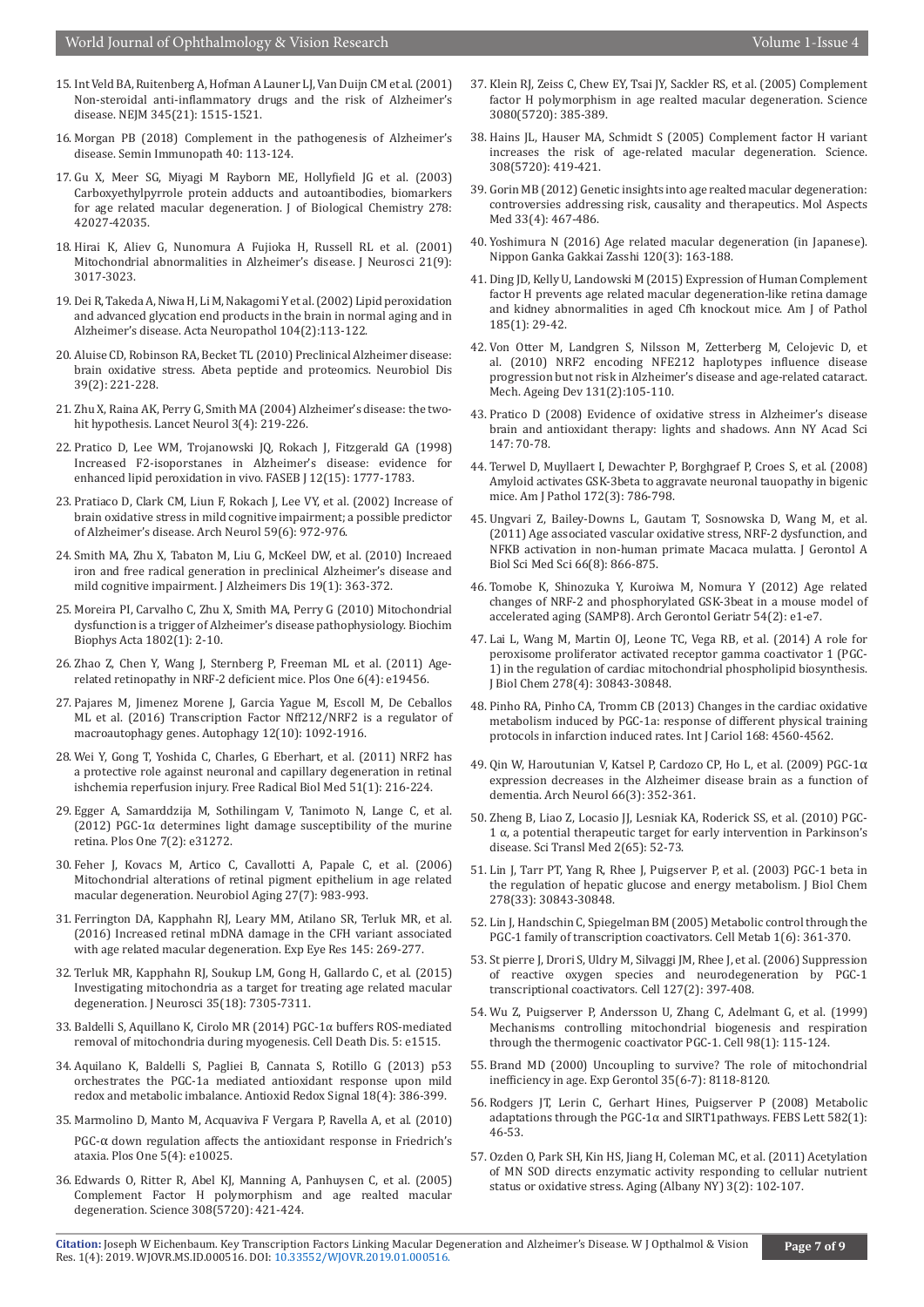- 58. [Sahin E, Colla S, Liesa M, Moslehi J, Müller FL, et al. \(2011\) Telomere](https://www.ncbi.nlm.nih.gov/pubmed/21307849)  [dysfunction induces metabolic and mitochondrial compromise. Nature](https://www.ncbi.nlm.nih.gov/pubmed/21307849)  [470: 359-365.](https://www.ncbi.nlm.nih.gov/pubmed/21307849)
- 59. [Reddy PH, Tripathi R, Troung Q, Tirumala K, Reddy TP, et al. \(2012\)](https://www.ncbi.nlm.nih.gov/pubmed/22037588)  [Abnormal mitochondrial dynamics and synaptic degeneration as early](https://www.ncbi.nlm.nih.gov/pubmed/22037588)  [events in Alzheimer's disease: implication to mitochondria targeted](https://www.ncbi.nlm.nih.gov/pubmed/22037588)  [antioxidant therapeutics. Biochim Biophys Acta 1822\(5\): 639-649.](https://www.ncbi.nlm.nih.gov/pubmed/22037588)
- 60. [Sweeney G, Song J \(2016\) The association between PGC-1α and](https://www.ncbi.nlm.nih.gov/pubmed/27051562)  [Alzheimer's disease. Anatomy and Cell Biology 49\(1\): 1-6.](https://www.ncbi.nlm.nih.gov/pubmed/27051562)
- 61. [Obulesu M, Lakshimi MJ \(2014\) Apoptosis in Alzheimer's disease: an](https://www.ncbi.nlm.nih.gov/pubmed/25322820)  [understanding of the physiology, pathology and therapeutic avenues.](https://www.ncbi.nlm.nih.gov/pubmed/25322820)  [Neurochem Res 39\(12\): 2301-2312.](https://www.ncbi.nlm.nih.gov/pubmed/25322820)
- 62. [Maruszak A, Zekanowski C \(2011\) Mitochondrial dysfunction and](https://www.ncbi.nlm.nih.gov/pubmed/20624441)  [Alzheimer's disease. Prg Neuropsychopharmacol Bio Psychiatry 35\(2\):](https://www.ncbi.nlm.nih.gov/pubmed/20624441)  [320-330.](https://www.ncbi.nlm.nih.gov/pubmed/20624441)
- 63. [Picone P, Nuzzo D, Caruana L, Scafidi V, Di Carlo M \(2014\) Mitochondrial](https://www.hindawi.com/journals/omcl/2014/780179/)  [dysfunction: different routes to Alzheimer's disease therapy. Oxid Med](https://www.hindawi.com/journals/omcl/2014/780179/)  [Cell Longev 11.](https://www.hindawi.com/journals/omcl/2014/780179/)
- 64. [Atamna H, Kumar R \(2010\) Protective role of methylene blue in](https://www.ncbi.nlm.nih.gov/pubmed/20463399)  [Alzheimer's disease via mitochondria and cytochrome c oxidase. J](https://www.ncbi.nlm.nih.gov/pubmed/20463399)  [Alzheimers Dis 2: S439-S452.](https://www.ncbi.nlm.nih.gov/pubmed/20463399)
- 65. [Zumbnko G, Sauer \(1989\) P SOD-1 activity and platlet membrane fluidity](https://www.biologicalpsychiatryjournal.com/article/0006-3223(89)90236-9/abstract)  [I Alzheirmer's disease. Biol Psychiatry 25\(6\): 671-678.](https://www.biologicalpsychiatryjournal.com/article/0006-3223(89)90236-9/abstract)
- 66. [Moreira PI, Santos MS, Sena C, Nunes E, Seica R, et al. \(2005\) CoQ10](https://www.ncbi.nlm.nih.gov/pubmed/16126199)  [therapy attenuates amyloid beta-peptide toxicity in brain mitochondria](https://www.ncbi.nlm.nih.gov/pubmed/16126199)  [isolated from aged diabetic rats. Exp Neurol 196\(1\): 112-119.](https://www.ncbi.nlm.nih.gov/pubmed/16126199)
- 67. [Bishop NA, Lu T, Yankner BA \(2010\) Neural Mechanisms of aging and](https://www.ncbi.nlm.nih.gov/pubmed/20336135)  [cognitive decline. Nature 464\(7288\): 529-535.](https://www.ncbi.nlm.nih.gov/pubmed/20336135)
- 68. [Aksenov V, Long J, Liu J, Szechtman H, Khanna P, et al. \(2013\) A](https://www.ncbi.nlm.nih.gov/pubmed/22120182)  [complex dietary supplement augments spatial learning, brain mass](https://www.ncbi.nlm.nih.gov/pubmed/22120182)  [and mitochondrial electron transport chain activity in aging mice. Age](https://www.ncbi.nlm.nih.gov/pubmed/22120182)  [\(Dordr\) 35\(1\): 23-33.](https://www.ncbi.nlm.nih.gov/pubmed/22120182)
- 69. [Handschin C, Kobayashi YM, Chin S, Seale P, Campbell KP, et al. \(2007\)](https://www.ncbi.nlm.nih.gov/pubmed/17403779)  PGC1α [regulates the neuromuscular junction program and ameliorates](https://www.ncbi.nlm.nih.gov/pubmed/17403779)  [Duchenne muscular dystrophy. Genes Dev 21\(7\): 770-783.](https://www.ncbi.nlm.nih.gov/pubmed/17403779)
- 70. [Cui L, Jeong H, Borovecki F, Parkhurst CN, Tanse N, et al. \(2006\)](https://www.ncbi.nlm.nih.gov/pubmed/17018277)  Transcriptional repression of PGC-1 $\alpha$  by mutant huntingtin leads to [mitochondrial dysfunction and neurodegeneration Cell 127\(1\): 59-69.](https://www.ncbi.nlm.nih.gov/pubmed/17018277)
- 71. [Ma D, LI S, Lucas EK, Cowell RM, Lin JD \(2010\) Neuronal inactivation of](https://www.ncbi.nlm.nih.gov/pubmed/20947495)  [peroxisome proliferator activated receptor gamma coactivator 1](https://www.ncbi.nlm.nih.gov/pubmed/20947495) α (PGC- $1 \alpha$ ) protects mice from diet induced obesity and leads to degenerative [lesions. J Biol Chem 285\(50\): 39087-39095](https://www.ncbi.nlm.nih.gov/pubmed/20947495)
- 72. [Lin J, Wu PH, Tarr Pt,Lindenberg KS, St-Pierre J et al. \(2004\) Defects in](https://www.ncbi.nlm.nih.gov/pubmed/15454086)  [adaptive energy metabolism with CNS-linked hyperactivity in PGC-1](https://www.ncbi.nlm.nih.gov/pubmed/15454086)  $\alpha$ [null mice. Cell 119\(1\): 121-35.](https://www.ncbi.nlm.nih.gov/pubmed/15454086)
- 73. [Ariel A, Serhan CN \(2007\) Resolvens and protectins in the termination](https://www.ncbi.nlm.nih.gov/pubmed/17337246)  [program of acute inflammation. Trends Immunol 28\(4\): 176-183.](https://www.ncbi.nlm.nih.gov/pubmed/17337246)
- 74. [Hasturk H, Kantarci A, Gouget Sumenian E, Blackwood A, Andry C, et](https://www.ncbi.nlm.nih.gov/pubmed/17982093)  [al. \(2007\) Resolvin E1 regulates inflammation at the cellular and tissue](https://www.ncbi.nlm.nih.gov/pubmed/17982093)  [level and restores tissue homeostasis in vivo. J Immunol 179\(10\): 7021-](https://www.ncbi.nlm.nih.gov/pubmed/17982093) [7029.](https://www.ncbi.nlm.nih.gov/pubmed/17982093)
- 75. [Schwab JM, Chiang N, Arita M, Serhan CN \(2007\) Resolving E1 and](https://www.ncbi.nlm.nih.gov/pubmed/17568749)  [protectin D1 activated inflammation resolution programmes. Nature](https://www.ncbi.nlm.nih.gov/pubmed/17568749)  [447\(7146\): 869-874.](https://www.ncbi.nlm.nih.gov/pubmed/17568749)
- 76. [StoneWL, Farnsworth CC, Dratz EA \(1979\) A reinvestigation of the fatty](https://app.dimensions.ai/details/publication/pub.1013793679)  [acid content of bovine, rat, and frogretina rod outer segments. Exp Eye](https://app.dimensions.ai/details/publication/pub.1013793679)  [Res 28\(4\): 387-397.](https://app.dimensions.ai/details/publication/pub.1013793679)
- 77. [Gibson NJ, Brown MF \(1993\) Lipid headgroup and acy chain compositon](https://pubs.acs.org/doi/abs/10.1021/bi00060a040)  [modulated the MI-MII equilibrium of rhodopsin in recombinant](https://pubs.acs.org/doi/abs/10.1021/bi00060a040)  [membranes. Biochemistry 32\(9\): 2438-2454.](https://pubs.acs.org/doi/abs/10.1021/bi00060a040)
- 78. [Kaarniranta K, Salminen A \(2009\) NFKB signaling as a putative target](https://www.ncbi.nlm.nih.gov/pubmed/19751815)  [for omega -3 metabolites in the prevention of age realted macular](https://www.ncbi.nlm.nih.gov/pubmed/19751815)  [degeneration. Experimental Gerontology 44\(11\): 685-688.](https://www.ncbi.nlm.nih.gov/pubmed/19751815)
- 79. [Chong EW, Kreis AJ, Wong TY, Simpson JA, Guymer RH Dietary omerg-3](https://www.ncbi.nlm.nih.gov/pubmed/18541848) [fatty acid and fish intake in the primary prevention of age realted](https://www.ncbi.nlm.nih.gov/pubmed/18541848) [macular degeneration: a systematic review and meta-analysis. Arch](https://www.ncbi.nlm.nih.gov/pubmed/18541848) [Ophthalmol 126\(6\): 826-833.](https://www.ncbi.nlm.nih.gov/pubmed/18541848)
- 80. [Serhan CN, Chiang N, Van Dyke TE \(2008\) Resolving inflammation: dual](https://www.ncbi.nlm.nih.gov/pubmed/18437155) [anti-inflammatory and pro-resolution lipid mediators. Nat Rev Immunol](https://www.ncbi.nlm.nih.gov/pubmed/18437155) [8\(5\): 349-361.](https://www.ncbi.nlm.nih.gov/pubmed/18437155)
- 81. [Mukherjee PK, Marchesilli VL, Barreiro S, Hy J, Bok D, et al. \(2007\)](https://www.ncbi.nlm.nih.gov/pmc/articles/PMC1941803/) [Neurotrophins enhance retinal pigment epithelial cell survival through](https://www.ncbi.nlm.nih.gov/pmc/articles/PMC1941803/) [neuroprotectin D1 signaling. Proc Natl Acad Sci USA 104\(32\): 13152-](https://www.ncbi.nlm.nih.gov/pmc/articles/PMC1941803/) [13157.](https://www.ncbi.nlm.nih.gov/pmc/articles/PMC1941803/)
- 82. [Salminen A, Ojala J, Huuskonen J, Kauppinen A, Suuronen T, et al. \(2008\)](https://www.ncbi.nlm.nih.gov/pubmed/18193389) [Interaction of aging associated signaling cascades: inhibition of NFKB](https://www.ncbi.nlm.nih.gov/pubmed/18193389) [signaling by longevity factors FoxOs and SIRT1. Cell Mol Life Sci 65\(6-7\):](https://www.ncbi.nlm.nih.gov/pubmed/18193389) [1049-1058.](https://www.ncbi.nlm.nih.gov/pubmed/18193389)
- 83. [Barnes PJ, Karin M \(1997\) Nuclar factor kappa B: a pivotal transcription](https://www.ncbi.nlm.nih.gov/pubmed/9091804) [factor in chronic inflammatory diseases. NEJM 336: 1066-1071.](https://www.ncbi.nlm.nih.gov/pubmed/9091804)
- 84. [Chung HY, Cesari M, Anton S, Marzetti E, Giovannini S, et al. \(2009\)](https://www.ncbi.nlm.nih.gov/pubmed/18692159) [Molecular Inflammation: underpinnings of aging and age-related](https://www.ncbi.nlm.nih.gov/pubmed/18692159) [diseases. Ageing Res Rev 8\(1\): 18-30.](https://www.ncbi.nlm.nih.gov/pubmed/18692159)
- 85. [Hawkes N \(2016\) Promise of new Alzheimer's drug is dashed after lack](https://www.ncbi.nlm.nih.gov/pubmed/27884817) [of evidence. BMJ 355: i6362.](https://www.ncbi.nlm.nih.gov/pubmed/27884817)
- 86. [Vijaya Kumar DK, Choi SH, Washicosky KJ et al. \(2016\) Amyloid beta](https://www.ncbi.nlm.nih.gov/pubmed/27225182) [peptide protects against microbial infection in mouse and worm models](https://www.ncbi.nlm.nih.gov/pubmed/27225182) [of Alzheimer's disease. Sci Transl Med 8\(340\): 340-372.](https://www.ncbi.nlm.nih.gov/pubmed/27225182)
- 87. [Robinson M, Brenda Y, Lee A, Francis T, Hane J \(2017\) Recent progress](https://www.ncbi.nlm.nih.gov/pubmed/28211812) [in Alzheimer's disease research, pat 2; genetics and epidemiology.](https://www.ncbi.nlm.nih.gov/pubmed/28211812) [Alzheimer Dement 57\(2\): 317-330.](https://www.ncbi.nlm.nih.gov/pubmed/28211812)
- 88. [Zhao Y, Bhattacharjee S, Jones BM, Prerna Dua D, Peter N Alexandrov,](https://www.ncbi.nlm.nih.gov/pmc/articles/PMC4072209/) [et al. \(2013\) Regulation of TREM2 expression by an NFKB sensitive](https://www.ncbi.nlm.nih.gov/pmc/articles/PMC4072209/) [miRNA-34a. Neuroreport 24\(6\): 318-323.](https://www.ncbi.nlm.nih.gov/pmc/articles/PMC4072209/)
- 89. [Grciuc A, Serrano Pozo A, Parrado AR, Lesinski AN, Asselin CN, et al.](https://www.ncbi.nlm.nih.gov/pubmed/23623698) [\(2013\) Alzheimer's disease risk gene CD33 inhibits microglial uptake of](https://www.ncbi.nlm.nih.gov/pubmed/23623698) [amyloid beta. Neuron 78\(4\): 631-643.](https://www.ncbi.nlm.nih.gov/pubmed/23623698)
- 90. [Zhu XC, Yu JT, Jiang T, Wang P, Cao L, et al. \(2015\) CR1 in Alzheimer's](https://www.ncbi.nlm.nih.gov/pubmed/24794147) [disease. Mol Neurobiol 51\(2\): 753-65.](https://www.ncbi.nlm.nih.gov/pubmed/24794147)
- 91. [Jones SV, Kounatidis \(2017\) Nuclear Factor Kappa B and Alzheimer's](https://www.ncbi.nlm.nih.gov/pubmed/29312321) [disease, unifying genetic and environmental risk factors from cell to](https://www.ncbi.nlm.nih.gov/pubmed/29312321) [humans. Frontiers in Immunology 8: 1805.](https://www.ncbi.nlm.nih.gov/pubmed/29312321)
- 92. Grilli M, Ribola M, Alberici A, Valerio A, Memo M, et al. (1955) Amyloid precursor protein APP gene expression is controlled by NFKB/ Rel protein. In: HaninI, Yoshida M, Fisher A (eds). Alzheimer's and Parkinson's Diseases Part of the Advances in Behavioral Biology Book Series ABBI US: Springer, USA, pp. 105-110.
- 93. [Chen Ch, Zhou W, Liu S, Deng Y, Cai F, et al. \(2012\) Increased NFKB](https://www.ncbi.nlm.nih.gov/pubmed/21329555) [signaling upregulates BACE1 expression and its therapeutic potential in](https://www.ncbi.nlm.nih.gov/pubmed/21329555) [Alzheimer's disease. Int j Neuropsychopharmacol 15\(1\): 77-90.](https://www.ncbi.nlm.nih.gov/pubmed/21329555)
- 94. [Liu CC, Kanekiyo T, Xu H, Bu G \(2013\) Apolipoprotein E and Alzheimer](https://www.ncbi.nlm.nih.gov/pubmed/23296339) [disease risk, mechamisms, and therapy. Nat Rev Neurol 9\(2\): 106-118.](https://www.ncbi.nlm.nih.gov/pubmed/23296339)
- 95. [Ahn KS, Aggarwal BB \(2005\) Transcription factor NFKB; a sensor for](https://www.ncbi.nlm.nih.gov/pubmed/16387690) [smoke and stress signals. Ann NY Acad Sci 1056\(1\): 218-33.](https://www.ncbi.nlm.nih.gov/pubmed/16387690)
- 96. [Conejero Goldberg C, Hyde TM, Chen S, Herman MM, Kleinman JE,](https://www.ncbi.nlm.nih.gov/pubmed/26444771) [et al. \(2015\) Cortical transcriptional profiles in APOE4 carriers with](https://www.ncbi.nlm.nih.gov/pubmed/26444771) [Alzheimer's disease: patterns of protection and degeneration. J](https://www.ncbi.nlm.nih.gov/pubmed/26444771) [Alzheimer Dis 48\(4\): 969-978.](https://www.ncbi.nlm.nih.gov/pubmed/26444771)
- 97. [Kim MK, Chung SW, Kim DH, Kim JM, Lee EK, et al. \(2010\) Modulation of](https://www.ncbi.nlm.nih.gov/pubmed/20211236) [NFKB activation by dietary zingerone vai MAPK pathway. Exp Gerontol](https://www.ncbi.nlm.nih.gov/pubmed/20211236) [45\(6\): 419-426.](https://www.ncbi.nlm.nih.gov/pubmed/20211236)
- 98. [Jeong JJ, woo JY, Kim KA, Han MJ, Kim DH \(2015\) Latobacillus pentosus](https://www.ncbi.nlm.nih.gov/pubmed/25598393) [var plantarum C29 ameliorates age dependent memory impairment in](https://www.ncbi.nlm.nih.gov/pubmed/25598393) [Fischer rats. Lett Appl Microbiol 60\(4\): 307-314.](https://www.ncbi.nlm.nih.gov/pubmed/25598393)
- 99. [Rehman SU, Shah SA, Al T, Chung JI, Kim MO \(2017\) Anthocyanins](https://link.springer.com/article/10.1007/s12035-015-9604-5) [reversed D-galactose induced oxidative stress and neuroinflammation](https://link.springer.com/article/10.1007/s12035-015-9604-5)